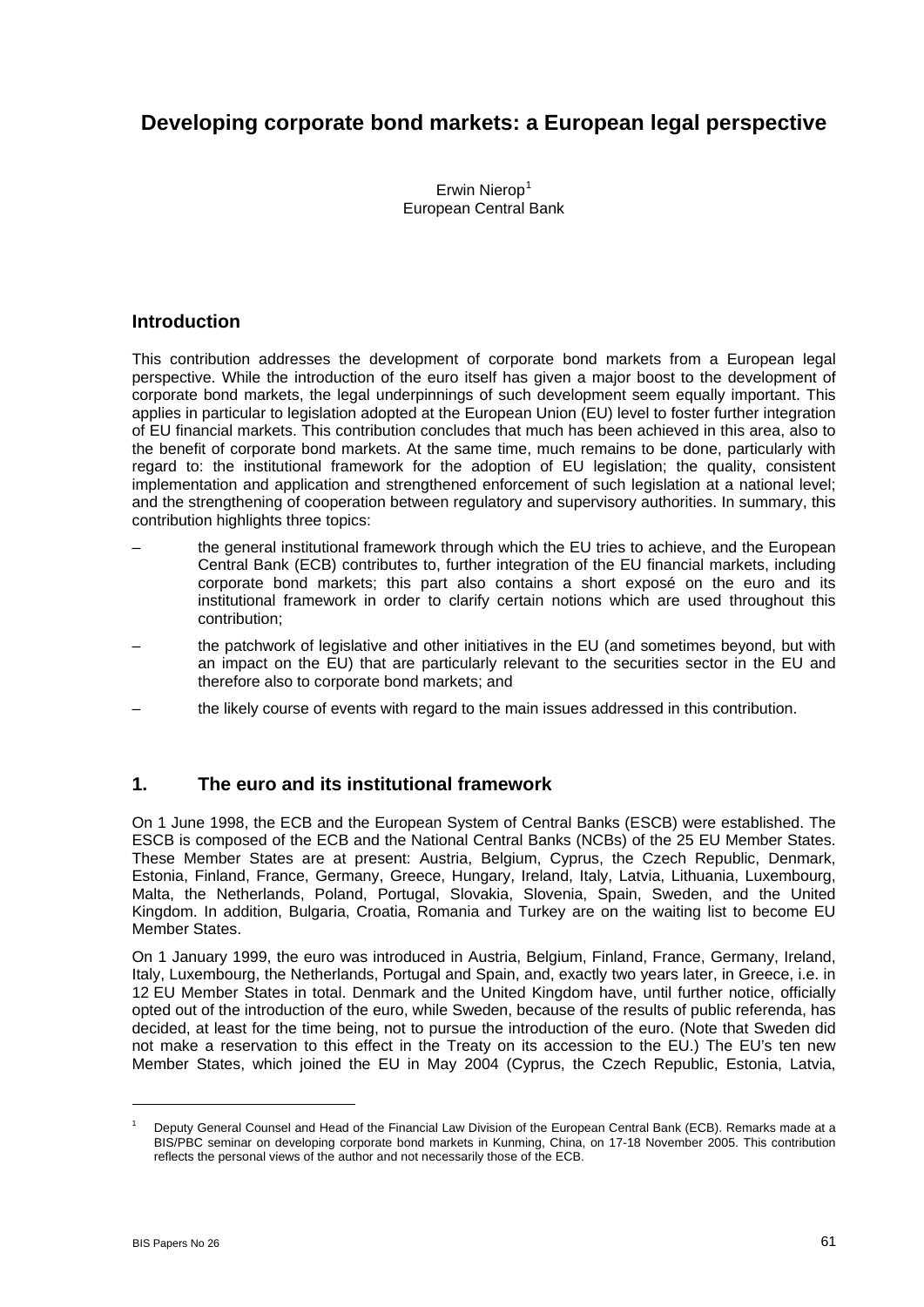Lithuania, Hungary, Malta, Poland, Slovakia and Slovenia), do not have such an opt-out possibility, and will therefore have to introduce the euro once they qualify under the so-called Maastricht convergence criteria. Such criteria set out parameters for the introduction of the euro with regard to price stability, public finance discipline, interest rate convergence and exchange rate stability.

The ECB is located in Frankfurt am Main, Germany, away from the EU's political bodies in Brussels (Belgium), Luxembourg (Grand Duchy of Luxembourg), and Strasbourg (France), which underscores its independence as a central bank. It has three decision-making bodies:

- the Governing Council, which is composed of the NCB Governors of the 12 EU Member States that have introduced the euro, plus the six members of the ECB's Executive Board;
- the Executive Board, which is composed of the ECB's President, Vice-President and four members, who are all appointed for a non-renewable eight-year term; and
- the General Council, which is composed of all 25 NCB Governors, as well the ECB's President and Vice-President.

To illustrate the distinction between these decision-making bodies with one example: the Governing Council formulates the ECB's monetary policy, the Executive Board implements it and the NCBs execute it. The General Council contributes in specific, non-core fields to the tasks of the ECB. The Governing Council meets on a fortnightly basis, while the Executive Board is in charge of the ECB's day-to-day management. Delegations from the NCBs and ECB meet regularly at a technical level in a variety of committees, while the General Council meets on a quarterly basis.

The ECB distinguishes between the ESCB (see above) and the Eurosystem, which is composed of the ECB and only the 12 NCBs of the EU Member States that have introduced the euro (also known as the euro area NCBs). The euro area NCBs execute the Eurosystem's tasks in a decentralised fashion, each in its own jurisdiction, with legal instruments that are tailored to that jurisdiction.

### **2. The euro and the development of corporate bond markets**

The focus of this contribution is mainly on legal issues. However, to shed some light on market developments in the EU, the euro-denominated corporate bond market has grown considerably since the introduction of the euro. Although there is no doubt that a number of different factors have contributed to this growth, it is widely recognised that the introduction of the euro has acted as a catalyst for the development of the corporate bond market in the euro area since the introduction of the euro. In fact, the corporate bond market grew from around €200 billion in 1999, the year the euro was introduced, to some €900 billion in 2005, an increase of some five times. Annex I shows this growth in more detail.

Thanks to the introduction of the euro, which eliminates currency risk in the euro area, the market has benefited from a virtuous circle of lower issuance costs (resulting from improved liquidity) and the expansion of the investor base. As far as the legal underpinnings of this development are concerned, ongoing EU efforts to further integrate its financial markets in order to create a truly single market, through legislation and other legal initiatives, have also supported the development of corporate bond markets. Note that the focus of this report is therefore on financial market integration in the EU, and explicit references to corporate bond markets will only be made where relevant.

# **3. Challenges in EU financial market integration**

The EU has made much progress in financial market integration and, therefore, also in corporate bond market development. However, there is much to be done on both fronts. Indeed, there is one internal market without borders between EU Member States, but currently 25 different jurisdictions. Moreover, while there is now a single currency in 12 EU Member States, there is still fragmentation of financial markets across the euro area. Furthermore, there is a single monetary authority for the euro area, the ECB, but still numerous regulators and supervisory authorities at the national levels. The road to further financial market integration in the EU is not an easy one. First of all, for any legislative action to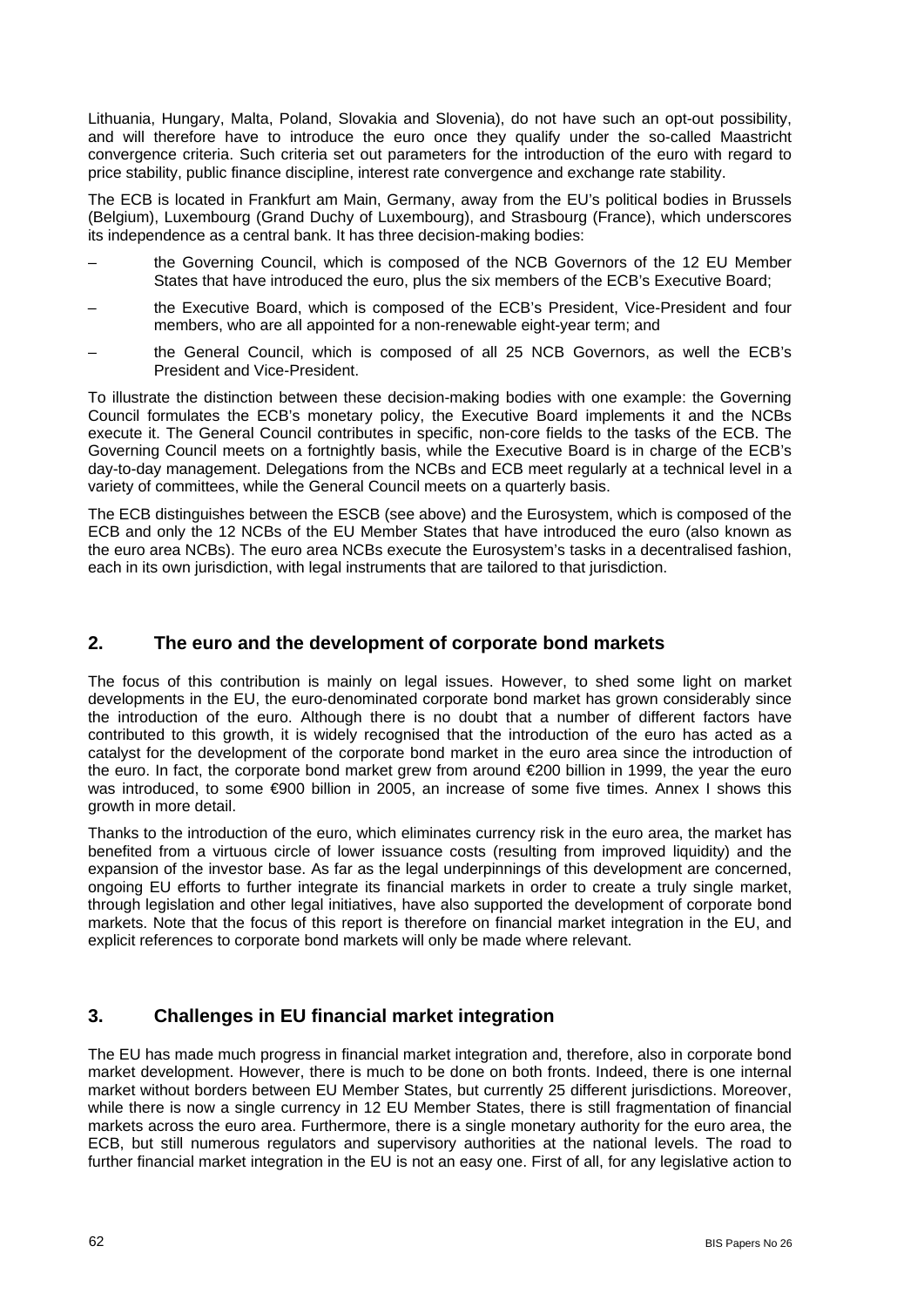be taken at the EU level, there must be legal *competence* to do so. Second, if such competence exists, any legislative action is subject to the EU principles of:

- *subsidiarity* (meaning that legislation may be adopted only if this is necessary to meet the EU's objectives and cannot be met through the adoption of legislation at a national level);
- *proportionality* (meaning that the type and substance of legislative action must be in proportion to its stated objectives);

and the ESCB principle of:

– *decentralisation* (meaning that, to the extent possible and appropriate, the ECB has to involve the NCBs in the execution of its tasks at a national level).

The paragraphs below show that these principles have contributed to the establishment of different layers of legislative and other initiatives that do not always seem to be transparent and efficient.

### **4. The ECB's focus on financial market integration**

The ECB is committed to the integration of financial markets. In its Mission Statement, the ECB has formulated several strategic intents of the Eurosystem. Of course, primarily, it shall act as the monetary authority in the euro area and as a leading financial authority, fully recognised inside and outside Europe, but it shall also aim to safeguard financial stability and promote European financial integration. Consequently, the ECB is focused on the following:

- Eurosystem operations (monetary policy, payment systems, collateral policy, foreign reserves and its own fund management);
- financial stability (through the formulation and implementation of policies relating to the prudential supervision of credit institutions);
- financial market integration (to which the ECB contributes through a variety of means such as the harmonisation of its operations, its advisory role vis-à-vis the EU and national legislators with regard to draft legislation in the ECB's field of competence and recommendations addressed to market participants).

In view of the above, if the ECB or NCBs were asked to play an active role in the development of corporate bond markets, there would be grounds for them to do so. However, the ESCB is also required to act in accordance with the principle of an open market economy with free competition, favouring an efficient allocation of resources. In the case where there are other (market) parties with development responsibility, the ECB and NCBs should perhaps refrain from involvement or make any involvement temporary. This is, in fact, what happened when the ECB was asked by the ACI<sup>[2](#page-2-0)</sup> -Financial Markets Association – to support the development of a market in short-term paper, the socalled STEP project. The ECB has agreed to provide certain statistics to enable the ACI to grant a STEP label to short-term paper fulfilling certain criteria, but, for the time being, this arrangement is for a two-year period only.

# **5. Legal acts to pursue financial integration**

In order to pursue their objectives, the EU and the ECB have a large variety of legal powers at their disposal. Because of the principles mentioned in Section 3 above (competence, subsidiarity, proportionality and decentralisation), the legal acts applied in relation to financial integration are mainly EU Directives and ECB Guidelines. Directives are binding upon each Member State to which they are addressed, but they leave to the national legislative authorities the choice of form and method of implementation. ECB Guidelines are addressed to euro area NCBs, and are binding upon such NCBs,

-

<span id="page-2-0"></span> $\overline{2}$ Originally the abbreviation for Association Cambiste Internationale.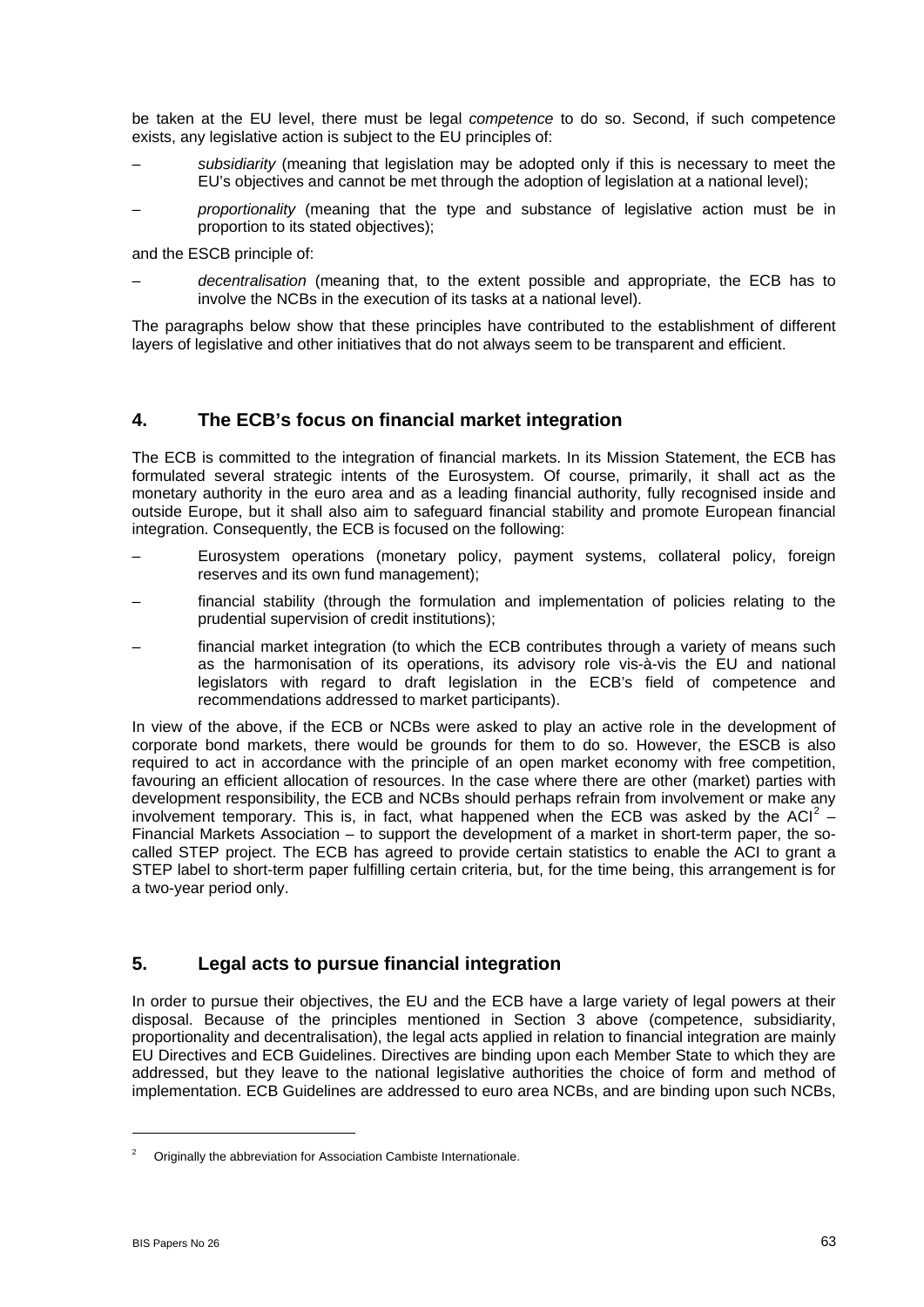usually requiring implementation in national legal acts (which may be of a statutory or contractual nature). Since both Directives and Guidelines require implementation at a national level, there may potentially be differences in implementation across the EU and euro area. Both the EU Commission (as the guardian of EU legislation) and the ECB regularly verify the proper implementation of their respective legal acts, but this cannot prevent such differences from existing.

Having said that, the ECB has always endeavoured to achieve and maintain economically a level playing field across the euro area, and, in particular, avoid distortions in the treatment of Eurosystem counterparties in different euro area jurisdictions. Indeed, in its seven years of operation, the ECB has never heard a complaint on this score. However, it is valid to ask - especially in view of the future enlargement of the euro area - whether financial market integration does not warrant the adoption of EU and ECB Regulations, at least in certain areas where standardisation is appropriate. Such Regulations are generally applicable and binding and could thus, better than EU Directives and ECB Guidelines, support financial market integration, including the development of corporate bond markets.

# **6. The Financial Services Action Plan (FSAP)**

In the mid-1990s, an increasing need was felt in EU financial markets to reap the benefits of the internal market, and move towards a single currency. This led to the adoption of the Financial Services Action Plan (FSAP), which had five main goals:

- devising a legislative apparatus capable of dealing with new legislative challenges;
- eliminating the remaining fragmentation in capital markets;
- exploiting the commercial opportunities offered by a single financial market;
- encouraging closer cooperation between supervisory authorities; and
- developing an integrated EU infrastructure to underpin retail and wholesale financial transactions.

To achieve the first goal (devising a legislative apparatus), a Committee of Wise Men was established, chaired by Baron Alexandre Lamfalussy, former General Manager of the Bank for International Settlements and President of the ECB's predecessor, the European Monetary Institute (EMI), to advise on new structures for the adoption of capital markets legislation. The result was the so-called Lamfalussy procedures, or framework, which distinguish between four levels of action:

- level 1: framework principles established through the usual EU legislative procedures (i.e. a proposal by the EU Commission to the EU Council of Ministers and the European Parliament for co-decision);
- level 2: the establishment of two new committees: an EU Securities Committee (ESC) and a Committee of European Securities Regulators (CESR) to assist the EU Commission in the preparation of measures implementing level 1 legal acts;
- level 3: enhanced cooperation and networking among EU securities regulators to ensure consistent and equivalent transposition of level 1 and 2 legislation (through the adoption of common implementing standards); and
- level 4: strengthened enforcement of EU legislation by the EU Commission.

Soon afterwards, similar structures were also created for the banking, insurance and occupational pensions, and financial conglomerates sectors. The Lamfalussy framework looks rather complicated, but is at present the most realistic way forward towards full market integration. However, the sheer number of different actors in this framework shows that the EU is still a long way away from any sort of unified regulatory and supervisory framework for the financial sector. Indeed, it is probably premature to expect that the EU will be able to develop (as is sometimes advocated in financial circles) a Rulebook for the financial sector anytime soon, although such a Rulebook may well become a longterm goal. In any case, in considering the programme for further financial market integration over the course of 2005-2010, the EU Commission will also review the efficiency and effectiveness of the Lamfalussy procedures and, where appropriate, propose amendments.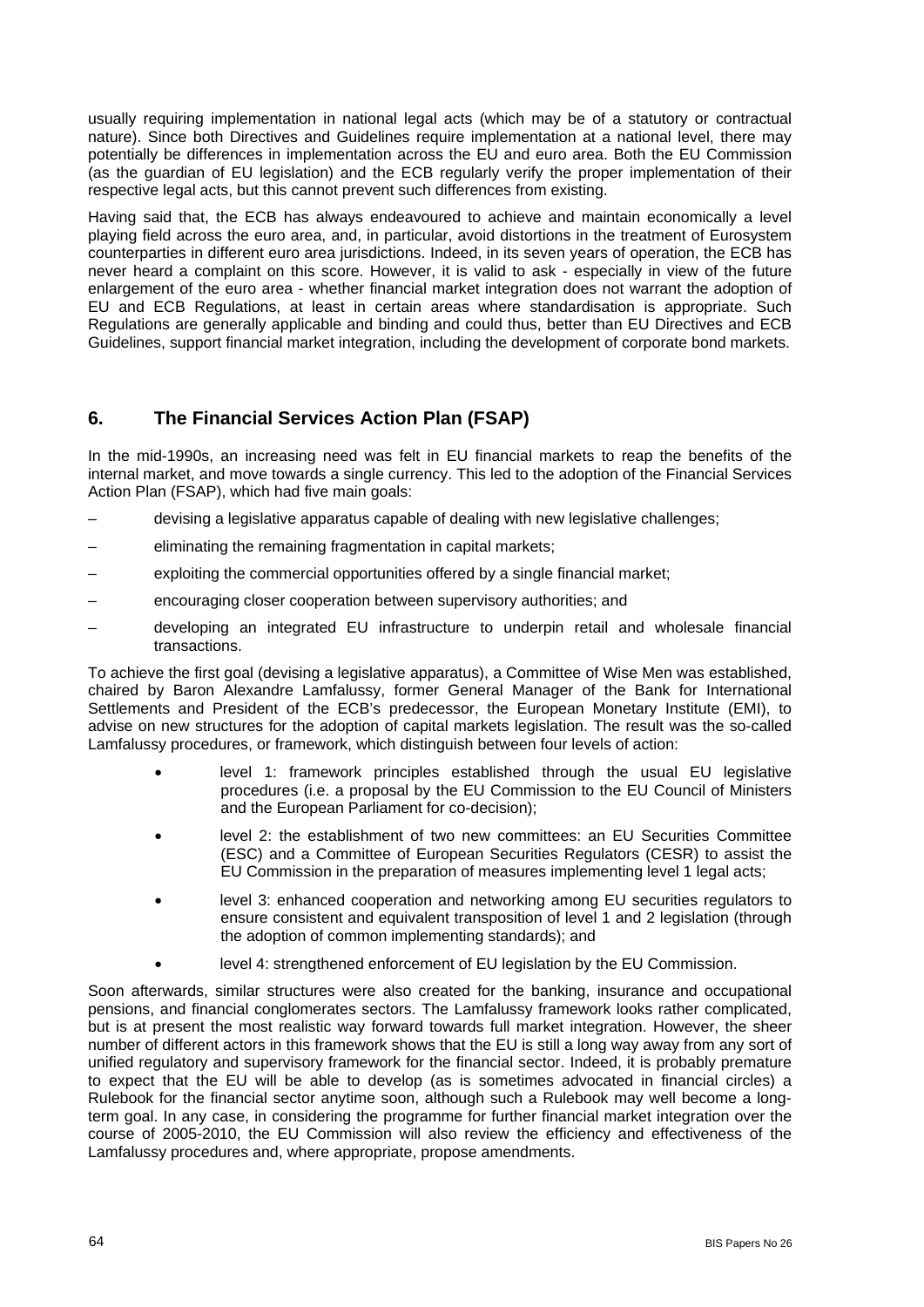### **7. FSAP and other measures to foster financial market integration in the securities sector**

In the FSAP, 42 (mostly legislative) measures were adopted, mainly in the field of banking and capital markets. These were completed at the EU level in 2005 and, since most measures are EU Directives, many still require implementation at a national level. The cornerstones of the EU's legislation for the securities sector are, in chronological order of adoption: Directives on 1) UCITS (Undertakings for Collective Investment in Transferable Securities); 2) Market Abuse; 3) Prospectuses; 4) Markets in Financial Instruments; and 5) Transparency, all of which are listed and summarised in Annex II. Of course, as far as the corporate bond market is concerned, and since a corporate bond is not in itself a defined notion but generally regarded as a debt security, an assessment on a case-by-case basis is required as to which provisions of the above Directives are particularly relevant to a corporate bond. For example, corporate bonds with a nominal value of more than €50,000 do not need to meet certain requirements of the Prospectus and Transparency Directives since they are generally expected to be traded in the wholesale, rather than retail, market, with the consequence that considerations of consumer/investor protection become less relevant.

While the above Directives pertain to issuance and trading, there are also Directives that relate to clearing and settlement, in particular the Settlement Finality Directive (SFD) and the Financial Collateral Directive (FCD) (see Annex II). The SFD is designed to avoid systemic risk in designated funds transfer systems, while the FCD is meant to facilitate the mobilisation and realisation of collateral in the financial sector, particularly in a cross-border context.

In addition, the EU has started to address the so-called 15 Giovannini barriers to the integration of securities clearing and settlement systems (named after the chairman of the group that identified them). These barriers include three purely legal ones: 1) national differences in the legal treatment of securities; 2) national differences in the legal treatment of bilateral netting; and 3) an uneven application of conflict of law rules. To address these legal barriers, a working group of the ESCB and CESR has developed common standards for entities providing clearing and settlement services in the EU, based on an adaptation of the CPSS/IOSCO Recommendations in the European context. These Recommendations contain 19 standards for securities settlement systems. Standard 1 concerns the legal framework and reads as follows: "Securities clearing and settlement systems and links between them should have a well-founded, clear and transparent legal basis in the relevant jurisdictions". In addition, the Clearing and Settlement Advisory and Monitoring Group (CESAME) has been set up, composed of high-level representatives of various private and public bodies involved in this project, including the ESCB and CESR. The EU Commission has also launched a Legal Certainty Project for the creation of a harmonised EU-wide framework for the treatment of book-entry security holdings. Finally, the Commission has recently published a proposal for a framework Directive for efficient and safe pan-European clearing and settlement that addresses the following issues: rights for infrastructure providers and users (access, choice, etc.); a common regulatory framework; and appropriate governance arrangements. All these initiatives are listed and summarised in Annex II.

Uncertainties with regard to the law applicable to securities transfers in a cross-border context are also addressed in a number of international initiatives such as the Hague and Unidroit Conventions (see Annex II).

The question arises whether the above Directives and initiatives are relevant for those states that do not participate in the EU or the Hague and Unidroit Conventions. Of course, the answer to this question depends on the laws applicable in each particular jurisdiction. However, although the above Directives and initiatives often reflect compromises between all parties involved, they also set standards that may be useful to third parties.

The ECB has an advisory role vis-à-vis the EU and national legislators with regard to draft legislation in its field of competence and has delivered opinions on most of the legal acts listed in Annex II. The ECB takes advantage of this advisory role to express its concerns about the complexity of the legislative process as well as its support for standardisation through EU Regulations. Recently, the EU Commission has itself become more critical of the quality of past legislation and has expressed the need for improved legislation in future. At present, the focus is more on: less but better legislation; consistent implementation and application at a national level and strengthened enforcement of such legislation; and intensified cooperation between regulatory and supervisory authorities.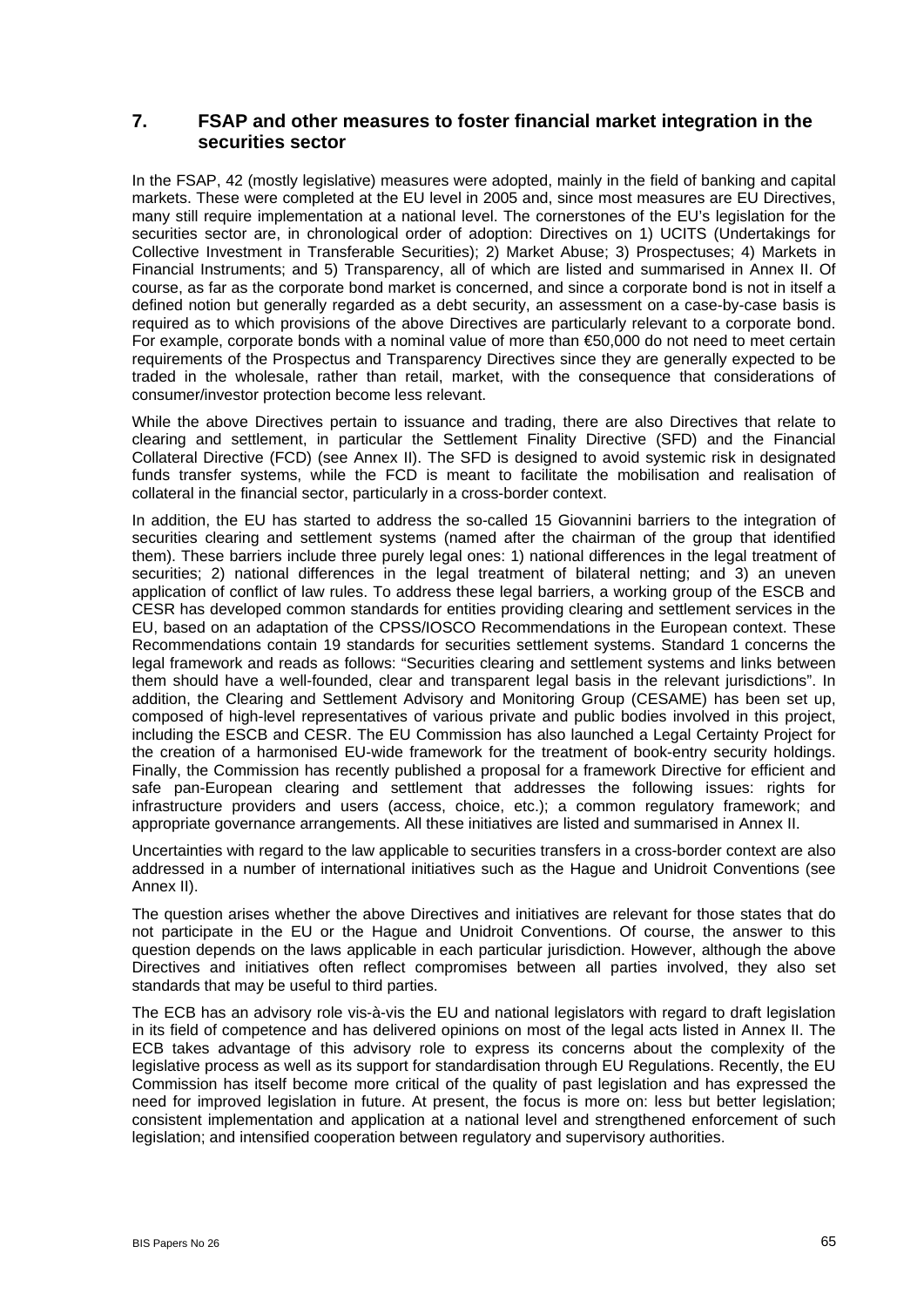# **8. Investor protection in case of insolvency**

It is obviously essential for the development of a corporate bond market that investors can trust that, in the case of insolvency of a financial intermediary, their assets do not disappear in the bankrupt estate. Insolvencies are primarily governed by the rules of the jurisdiction where they occur, with such rules usually reflecting societal values and thus showing differences across jurisdictions. It is important that such rules provide for segregation of securities belonging to investors on the one hand and assets belonging to the financial intermediary on the other. This may be achieved through trust constructions or through legislation explicitly providing for such segregation (which may, in the case of book-entry securities, be a fictional segregation).

It has taken the EU considerable time to adopt rules harmonising at least certain parts of insolvency proceedings. Particularly relevant for the financial sector are the aforementioned SFD and FCD (see Annex II). The SFD contains, amongst other things, provisions for a case of insolvency of a participant in a designated funds transfer system. Transfers of corporate bonds through such designated systems obviously benefit from SFD protection (as implemented in national legislation.) The FCD contains provisions concerning the mobilisation of financial instruments as collateral and the realisation of such collateral in case of a counterparty insolvency. This Directive also supports corporate bond markets to the extent that bonds are used as collateral. There is also an Investor Compensation Schemes Directive (see Annex II) that benefits the development of corporate bond markets. Moreover, depending on the nature of the issuer (credit institution or private company), there are other rules that may be of relevance to the development of corporate bond markets, particularly in the Winding-Up Directive and the Insolvency Regulation (see Annex II).

Finally, there are initiatives at an international level that are supposed to create legal certainty with regard to the laws applicable to funds transfers (as outlined in Section 7 above). These are also relevant here since they determine the law applicable to securities transfers and collateralisation, which are directly relevant to insolvency situations.

Again, as in the case of (other) FSAP measures, the above shows a patchwork of legislation and initiatives where the impact on the corporate bond market has to be assessed on a case-by-case basis. At the same time, it is clear that the corporate bond market is one of the beneficiaries of such legislation and initiatives.

# **9. The Eurosystem's collateral policy**

The Eurosystem's interest in the corporate bond market is based in part on the possibilities for using corporate bonds as collateral for Eurosystem credit operations (i.e. refinancing and overnight credit). In accordance with Eurosystem rules, such credit transactions can only take place if there is adequate collateral lodged. Assets that meet this requirement are specified in the so-called Tier One and Tier Two lists of eligible collateral. The Tier One list contains marketable assets that fulfil uniform euro area-wide eligibility criteria, as specified by the ECB. The Tier Two list contains additional assets that NCBs consider particularly important for their national markets and banking systems. The eligibility criteria are described in Annex III to this contribution. Obviously, the inclusion of corporate bonds in the above lists of eligible collateral enhances their marketability and thus supports the development of corporate bond markets.

For reasons of efficiency and transparency, the ECB has embarked on a project to merge the Tier One and Tier Two lists into one single list. In terms of collateralisation techniques, collateral is being accepted through repurchase and pledge transactions or similar techniques. While there are legal differences between these techniques (for example, repurchase agreements provide for the transfer of ownership, while pledges provide for a priority right), legally speaking such differences may be less important than they seem on the surface. Indeed, with the SFD and the FCD (see Annex II) the ECB and NCBs are well protected as holders of collateral provided by their counterparties.

As far as the ECB is concerned, it supports the use of the European Master Agreement (EMA) for collaterised transactions. The EMA has been developed by the European Banking Federation (EBF) over the past few years, and is a multi-product, multi-jurisdictional and multi-lingual umbrella agreement with product annexes covering securities loans, repurchase operations and derivatives transactions (foreign exchange, options and interest-rate). At this point, the ECB has entered into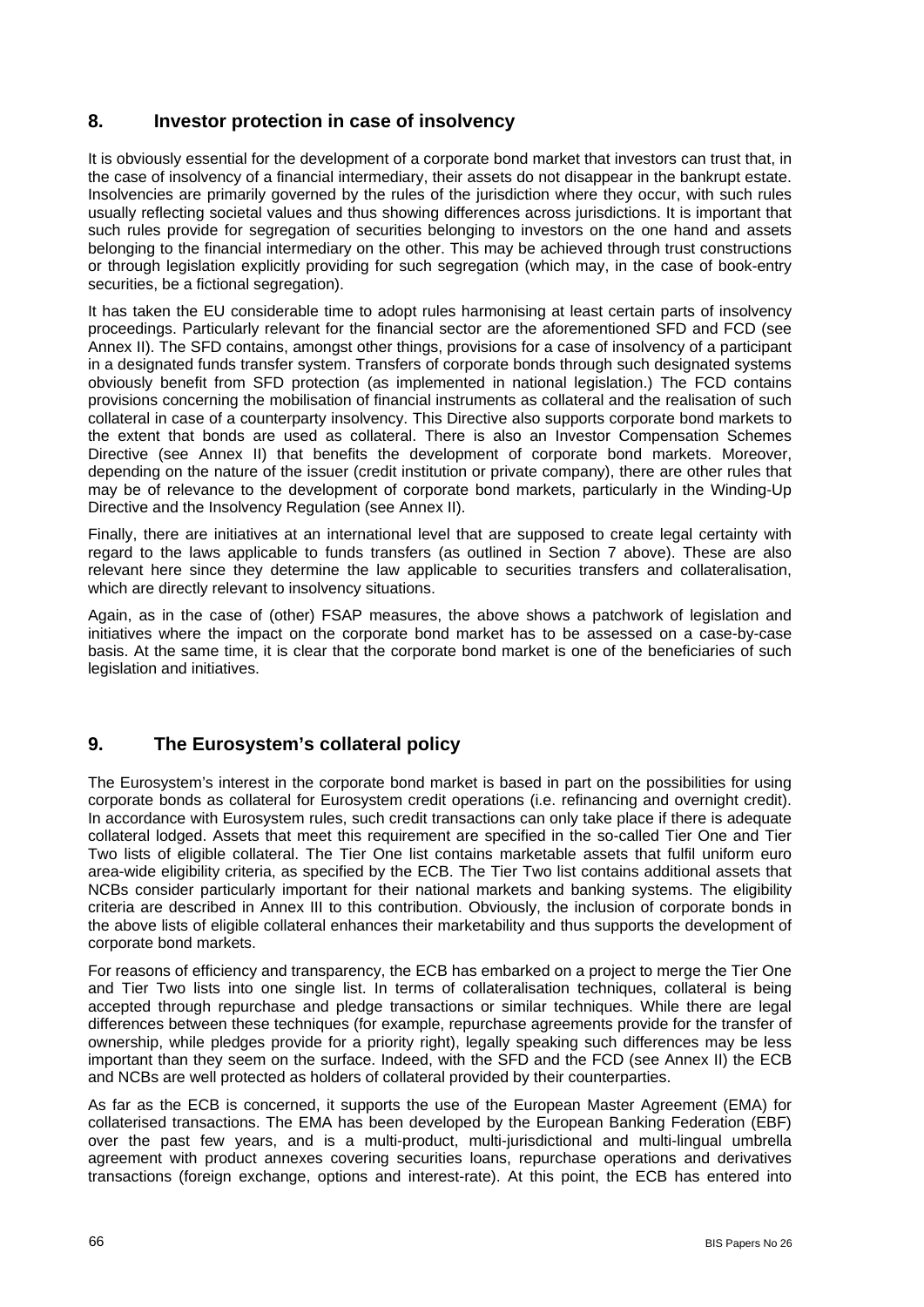approximately 85 EMAs with its counterparties in the EU and Switzerland (incidentally, all in the course of its foreign reserves operations and own funds management).

# **10. Concluding remarks**

The introduction of the euro gave a major boost to the development of the euro-denominated corporate bond markets, and further growth seems likely. In terms of the legal underpinnings of such development, much has been achieved, particularly through the adoption of EU legislation and other legal initiatives that foster EU financial market integration. More remains to be done, though. Indeed, despite the creation of a single market, a single currency and a single monetary authority (the ECB), financial markets in the EU are still fragmented.

Legislative initiatives to foster financial market integration will have to meet the test of the competence, subsidiarity, proportionality and, for the Eurosystem, decentralisation principles. This may lead to a continued use of EU Directives (and ECB Guidelines), whereas Regulations, at least in certain domains, could possibly be a better tool to achieve such integration because of their generally applicable and binding nature.

The ECB and NCBs have a keen interest in further integration of EU financial markets, including corporate bond markets. The Eurosystem is therefore likely to support such integration through: 1) the harmonisation of its operations; 2) its advisory role vis-à-vis the EU and national legislators with regard to draft legislation in its field of competence; and 3) recommendations directed at market participants. Important undertakings in this regard are the creation of a single list of eligible collateral assets for Eurosystem credit operations and the promotion of the European Master Agreement (EMA) for transactions covered by this agreement.

The institutional framework for the adoption of legislation fostering EU financial market integration (the so-called Lamfalussy framework) looks complicated, but is at present the most realistic way forward. It will be interesting to see whether a review of the Lamfalussy procedures in 2007 will result in any changes that will enhance the effectiveness of legislative procedures. However, the different political interests at stake make it unlikely that a unified regulatory and supervisory framework will be achieved in the foreseeable future, although this may well be the long-term target.

Legislation adopted at the EU level often reflects political compromises and requires, for EU Directives and ECB Guidelines, implementation at a national level which may potentially lead to distortions across the EU. It will be interesting to see whether the enlargement of the euro area with the adoption of the euro by the EU's ten new Member States, and the generally accepted need to further integrate the EU financial markets, will increase the willingness of policymakers to adopt generally applicable and binding Regulations. Such Regulations do not require national implementation, and, for this reason, could be considered as a better tool for achieving integration, at least in certain areas. However, the development of a Rulebook for the financial industry in the EU still seems a long way off, since the topics to be covered in such a Rulebook are quite diverse, both in form and substance.

All in all, financial market integration and the further development of a corporate bond market in the EU are a step-by-step process. The focus of this process is at present on: less but better legislation; consistent implementation and application at a national level and strengthened enforcement of such legislation; and intensified cooperation between regulatory and supervisory authorities. All of this will have benefits for both financial market integration and corporate bond market development. While legislation in this area at the EU level is often the result of political compromises, it certainly reflects the careful consideration of all parties involved and may therefore establish standards for markets outside the EU.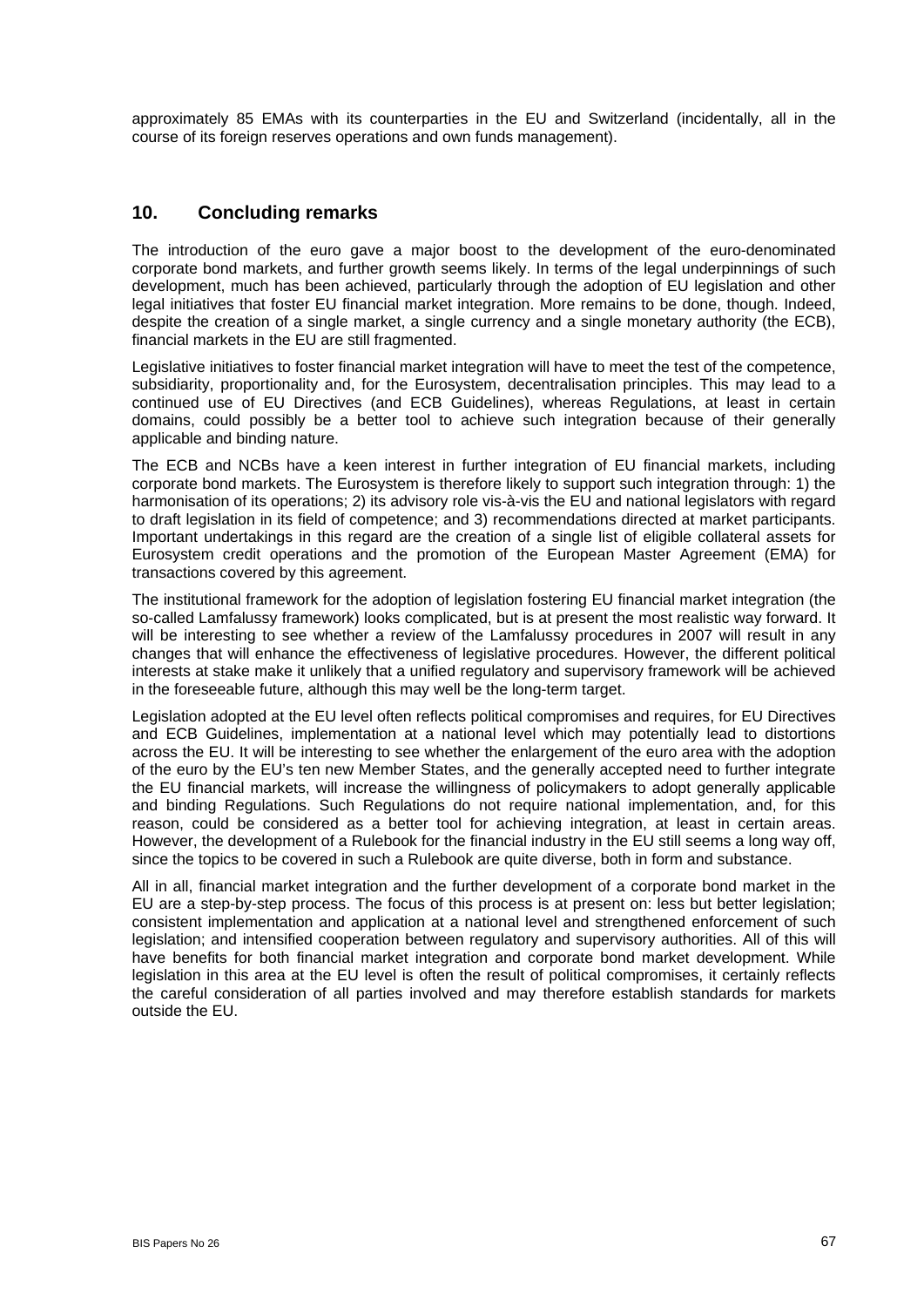### **Annex I**



#### **Developments in the euro area corporate bond market Outstanding values per rating category (EUR billions)**

Sources: ECB; Bloomberg.

Note: The sample is composed of 1,990 individual bonds in the Merrill Lynch EMU Corporate Bonds Index, which tracks euro-denominated investment-grade bonds with a minimum issue size of €100 million. Sub-investment-grade bonds and asset-backed securities are excluded from the analysis. In addition, bonds with less than one year to maturity, and bonds that were traded less than once a week in a given four-week time period are excluded. All euro-denominated bonds not issued in a euro area country are eliminated, as is data for countries that do not have at least ten corporate bonds at every time interval. Therefore, the analysis is based on a sample of bonds issued in seven EU countries: Austria, France, Germany, Ireland, Italy, the Netherlands and Spain.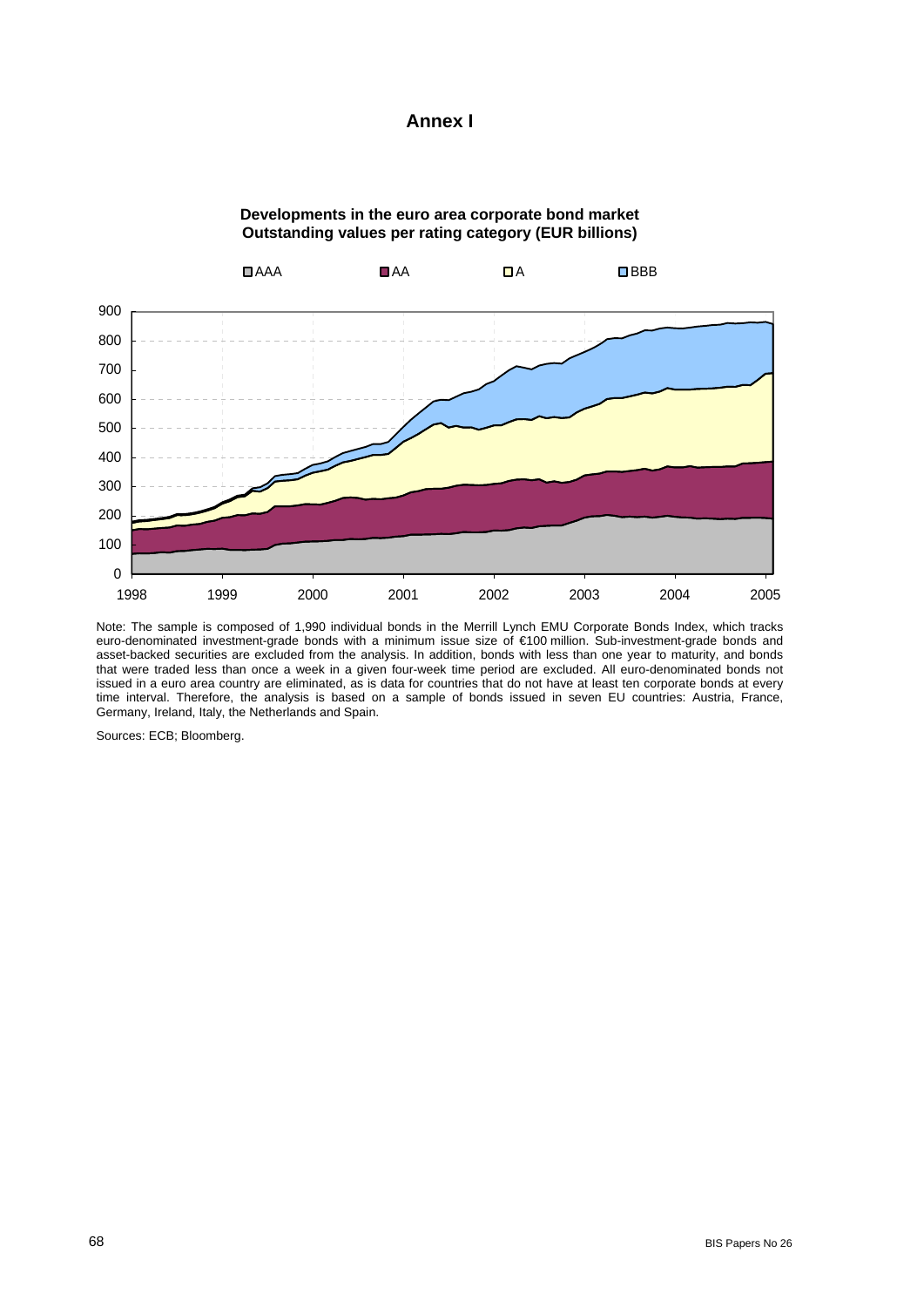



Note: All figures quoted are from the DG ECFIN database unless stated otherwise. In this database, all euro-denominated issues of €50 million or more are recorded on the basis of information from various sources (notably Bloomberg and the Thomson International Financing Review). It should be noted that the database includes all issues of a maturity of one year or more (including, in particular, Italian and French discounted paper of usually significant issue amounts). Throughout this report, payment dates - as opposed to announcement dates - for new issues have been taken into account unless stated otherwise. Data are subject to revision.

Source: EU Commission, Directorate General for Economic and Financial Affairs (DG ECFIN)

#### **Sectoral breakdown of debt securities issued by euro area residents**

|                                    | <b>Total economy</b> | <b>Monetary financial</b><br><b>institutions</b> | Non-monetary<br>financial<br>corporations | Non-financial<br>corporations |
|------------------------------------|----------------------|--------------------------------------------------|-------------------------------------------|-------------------------------|
| 1998                               | 6,053                | 2,247                                            | 190                                       | 301                           |
| 1999                               | 6,654                | 2,558                                            | 287                                       | 358                           |
| 2000                               | 7,128                | 2,777                                            | 369                                       | 435                           |
| 2001                               | 7,768                | 2,991                                            | 479                                       | 533                           |
| 2002                               | 8,169                | 3,123                                            | 559                                       | 547                           |
| 2003                               | 8,751                | 3,353                                            | 665                                       | 591                           |
| 2004                               | 9,415                | 3,714                                            | 735                                       | 595                           |
| $2005^1$                           | 10,160               | 4,087                                            | 852                                       | 627                           |
| <sup>1</sup> October 2005 figures. |                      |                                                  |                                           |                               |

(EUR billions; end-of-period outstanding amounts)

Source: ECB.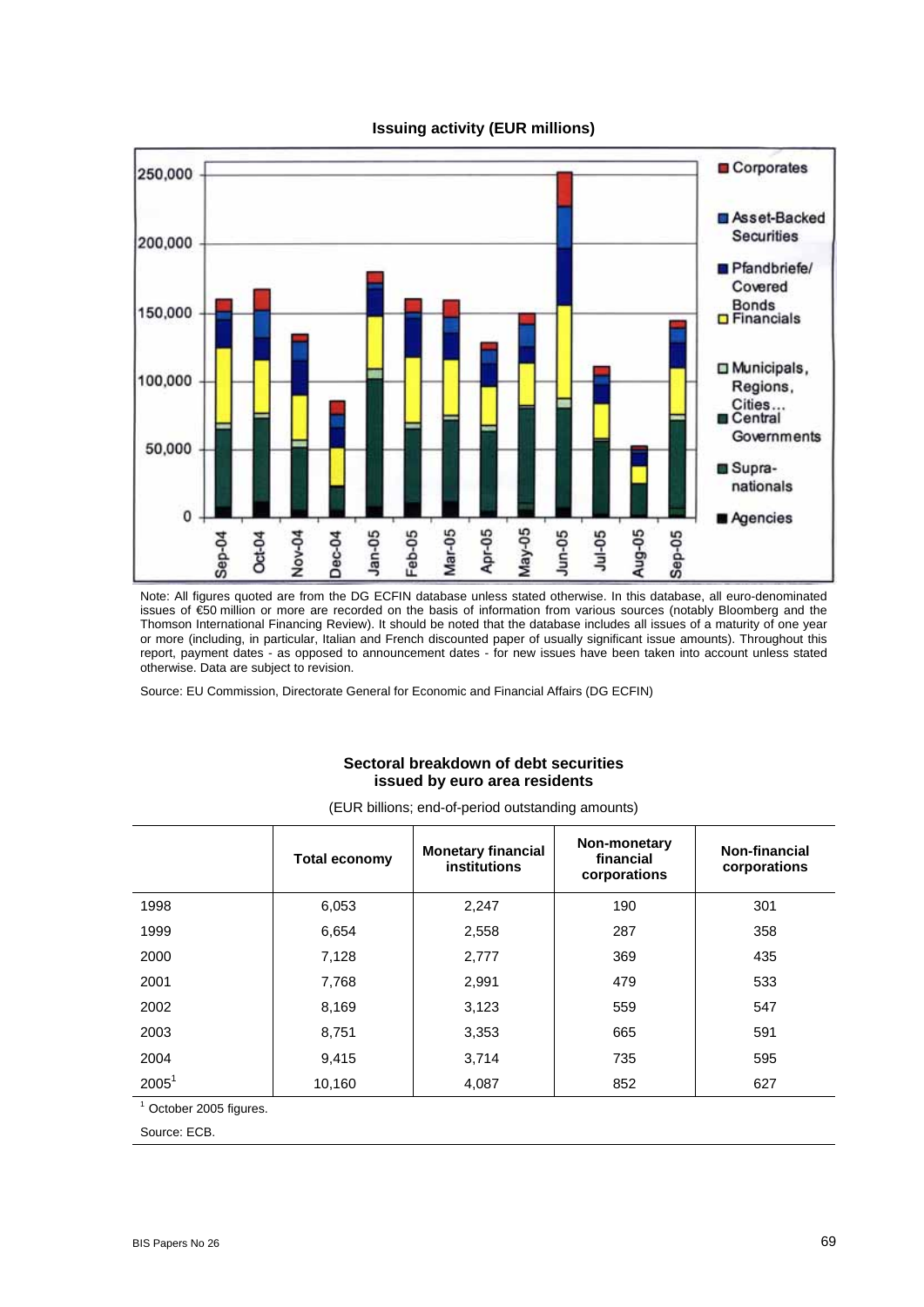#### Table A

#### **EU legal acts to foster financial market integration in the securities sector**

| Legal act <sup>1</sup>                                                                                                                                                                                                                         | <b>Official</b><br>Journal<br>number       | <b>Summary of content</b>                                                                                                                                                                                                                                                                                                                                                                                                                                                                                                            |
|------------------------------------------------------------------------------------------------------------------------------------------------------------------------------------------------------------------------------------------------|--------------------------------------------|--------------------------------------------------------------------------------------------------------------------------------------------------------------------------------------------------------------------------------------------------------------------------------------------------------------------------------------------------------------------------------------------------------------------------------------------------------------------------------------------------------------------------------------|
| Council Directive of<br>20 December 1985 on the<br>coordination of laws, regulations<br>and administrative provisions<br>relating to undertakings for<br>collective investment in<br>transferable securities<br>(85/611/EEC) (UCITS Directive) | OJ $^{2}$ L 375,<br>31/12/1985,<br>P. 0003 | Harmonisation of competition between UCITS at EU level;<br>also aims to achieve more effective and uniform<br>protection for participants. UCITS are undertakings whose<br>sole object is the collective investment in transferable<br>securities of capital raised from the public and the units of<br>which are, at the request of the holders, repurchased or<br>redeemed out of the undertakings' assets.                                                                                                                        |
| Council Directive 93/22/EEC of<br>10 May 1993 on investment<br>services in the securities field<br>(ISD)                                                                                                                                       | OJ L 141,<br>11/06/1993,<br>P. 0027-0046   | Liberalisation of access to stock exchange membership<br>and financial markets in host MSs <sup>3</sup> for investment firms<br>authorised to provide the services concerned in their<br>home MS. "Single passport" for investment firms in EU<br>and "home state" supervision.                                                                                                                                                                                                                                                      |
| Directive 97/9/EC of the<br>European Parliament and of the<br>Council of 3 March 1997 on<br>investor-compensation schemes<br>(ICSD)                                                                                                            | OJ L 084,<br>26/03/1997,<br>P. 0022-0031   | Requirement for MSs to set up one or more investor<br>compensation schemes; cover for claims arising from<br>inability to repay money or return assets held on<br>investors' behalf; a harmonised minimum level of<br>compensation of EUR 20,000 per investor; all investment<br>firms supplying investment services must belong to a<br>scheme unless exempted; possibility to exclude certain<br>investors; obligatory segregation of own and investors'<br>assets.                                                                |
| Directive 98/26/EC of the<br>European Parliament and of the<br>Council of 19 May 1998 on<br>settlement finality in payment<br>and securities settlement<br>systems (SFD)                                                                       | OJ L 166,<br>11/06/1998<br>P. 0045-0050    | Applicable to designated funds transfer systems and their<br>participants; irrevocability of transfer orders; validity and<br>enforceability of bilateral and multilateral netting<br>arrangements; no retroactive effect of insolvency<br>proceedings against a participant (no zero hour rule); the<br>law governing the system determines the rights and<br>obligations of an insolvent participant; insulation of<br>collateral provided in the framework of participation from<br>insolvency proceedings against a participant. |
| Council regulation (EC) No<br>1346/2000 of 29 May 2000 on<br>insolvency proceedings,<br>(Insolvency Regulation)                                                                                                                                | OJ L 160,<br>30/06/2000<br>P.0001-0013     | Recognition of insolvency proceedings across MSs, but<br>does not apply to the financial services sector.                                                                                                                                                                                                                                                                                                                                                                                                                            |
| Directive 2001/24 of the<br>European Parliament and the<br>Council of 4 April 2001, on the<br>reorganisation and winding-up of<br>credit institutions (WUD)                                                                                    | OJ L 125,<br>05/05/2001                    | Contains rules of procedure and substance relating to the<br>winding-up of credit institutions in case of their insolvency.                                                                                                                                                                                                                                                                                                                                                                                                          |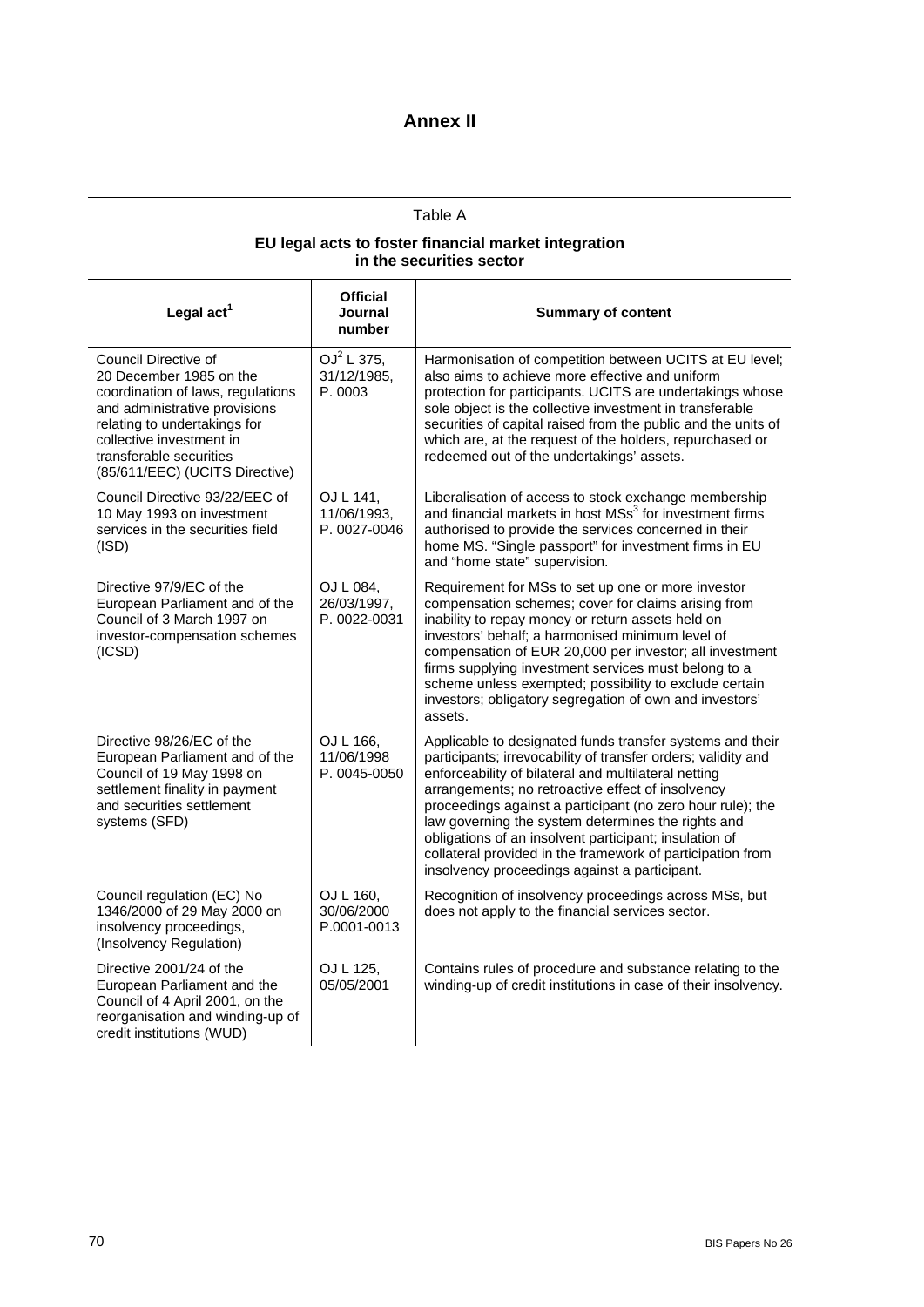### Table A (continued)

#### **EU legal acts to foster financial market integration in the securities sector**

| Legal act <sup>1</sup>                                                                                                                                                                                                                                                                                                                     | <b>Official</b><br>Journal<br>number    | <b>Summary of content</b>                                                                                                                                                                                                                                                                                                                                                                                                                                                                                                                                                                                                     |
|--------------------------------------------------------------------------------------------------------------------------------------------------------------------------------------------------------------------------------------------------------------------------------------------------------------------------------------------|-----------------------------------------|-------------------------------------------------------------------------------------------------------------------------------------------------------------------------------------------------------------------------------------------------------------------------------------------------------------------------------------------------------------------------------------------------------------------------------------------------------------------------------------------------------------------------------------------------------------------------------------------------------------------------------|
| Directive 2002/47/EC of the<br>European Parliament and of the<br>Council of 6 June 2002 on<br>financial collateral arrangements<br>(FCD)                                                                                                                                                                                                   | OJ L 168,<br>27/06/2002<br>P. 0043-0050 | Application of effective, simple regimes for the creation<br>of collateral under title transfer (repo) or pledge<br>structures ('twin track'); abolition of formalities and<br>procedures to create and enforce financial collateral<br>(financial instruments, cash); recognition of the right to<br>re-use pledged collateral; protection of collateral from<br>certain insolvency effects (through recognition of<br>substitution, top-up collateral and close-out netting);<br>creation of legal certainty on applicable law regarding<br>book-entry securities by extending the principle of<br>Article 9(2) of the SFD. |
| Directive 2003/6/EC of the<br>European Parliament and of the<br>Council of 28 January 2003 on<br>insider dealing and market<br>manipulation (Market Abuse<br>Directive)                                                                                                                                                                    | OJ L 096,<br>12/04/2003<br>P. 0016-0025 | Harmonisation of rules on market abuse (insider dealing<br>and market manipulation); common definition of abuse;<br>same penalty in each MS for wrongful conduct;<br>convergence of methods to combat market abuse; close<br>cooperation of supervisory authorities (particularly cross-<br>border).                                                                                                                                                                                                                                                                                                                          |
| Directive 2003/71/EC of the<br>European Parliament and of the<br>Council of 4 November 2003 on<br>the prospectus to be published                                                                                                                                                                                                           | OJ L 345,<br>31/12/2003<br>P. 0064-0089 | Purpose is to harmonise requirements for the drafting,<br>approval and distribution of the prospectus to be<br>published when securities are offered to the public<br>and/or admitted to trading on a regulated market in MSs.                                                                                                                                                                                                                                                                                                                                                                                                |
| when securities are offered to the<br>public or admitted to trading and<br>amending Directive 2001/34/EC<br>(Prospectus Directive)                                                                                                                                                                                                         |                                         | The Directive introduces new rules making it easier and<br>cheaper for companies to raise capital throughout the<br>EU on the basis of approval from a regulatory authority<br>in one MS. It reinforces protection for investors by<br>guaranteeing that all prospectuses, wherever they are<br>issued in the EU, provide them with the clear and<br>comprehensive information they need to make<br>investment decisions.                                                                                                                                                                                                     |
| Directive 2004/39/EC of the<br>European Parliament and of the<br>Council of 21 April 2004 on<br>markets in financial instruments<br>amending Council Directives<br>85/611/EEC and 93/6/EEC and<br>Directive 2000/12/EC of the<br>European Parliament and of the<br>Council and repealing Council<br>Directive 93/22/EEC (MIFID)            | OJ L 145,<br>30/04/2004<br>P. 0001-0044 | The main objective is to strengthen the EU legislative<br>framework for investment services and regulated<br>markets with a view to fostering two major regulatory<br>aims: (1) to protect investors and safeguard market<br>integrity by establishing harmonised requirements<br>governing the activities of authorised intermediaries and<br>(2) to promote fair, transparent, efficient and integrated<br>financial markets.                                                                                                                                                                                               |
| Directive 2004/109/EC of the<br>European Parliament and of the<br>Council of 15 December 2004 on<br>the harmonisation of<br>transparency requirements in<br>relation to information about<br>issuers whose securities are<br>admitted to trading on a<br>regulated market and amending<br>Directive 2001/34/EC<br>(Transparency Directive) | OJ L 390,<br>31/12/2004<br>P. 0038-0057 | Disclosure of information on the issuer: periodic (annual<br>financial and half-yearly report, interim management<br>statements); ongoing (events changing the breakdown of<br>major holdings that affect the allocation of voting rights -<br>acquisition or disposal).                                                                                                                                                                                                                                                                                                                                                      |

<sup>1</sup> Legal acts listed in chronological order.

 $2^2$  OJ = the Official Journal of the European Union.

 $3$  MS = EU Member State.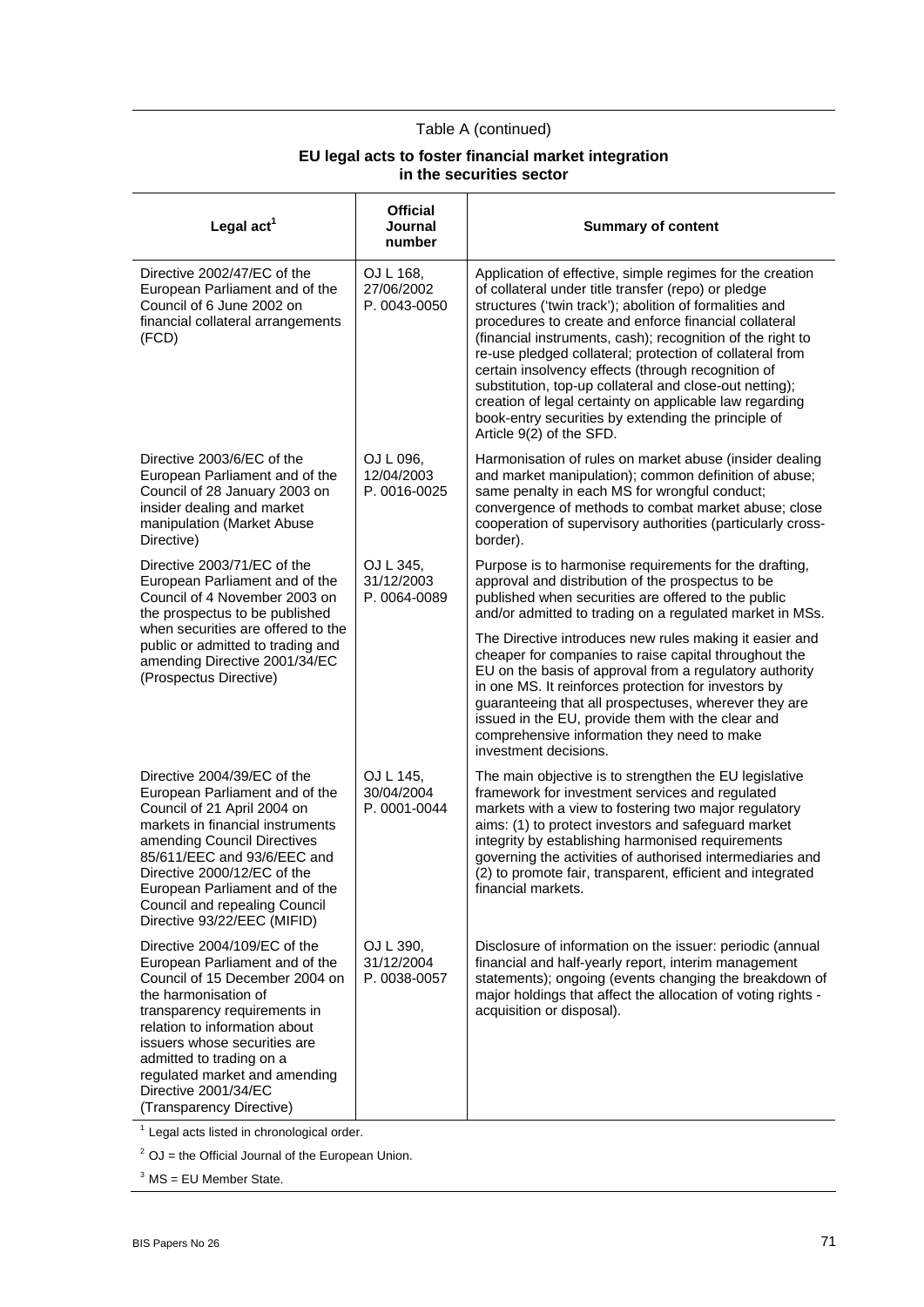#### Table B

#### **Other EU and international initiatives to foster financial market integration in the securities sector**

| Initiatives <sup>1</sup>                                                                                                                              | <b>Summary of content</b>                                                                                                                                                                                                                                                                                                                                                                                                                                                                                                                                                                                                                           |  |
|-------------------------------------------------------------------------------------------------------------------------------------------------------|-----------------------------------------------------------------------------------------------------------------------------------------------------------------------------------------------------------------------------------------------------------------------------------------------------------------------------------------------------------------------------------------------------------------------------------------------------------------------------------------------------------------------------------------------------------------------------------------------------------------------------------------------------|--|
| The Hague Convention on the law applicable to<br>certain rights in respect of securities held with an<br>intermediary, agreed on 13 December 2002 $2$ | International Convention; 53 members; adopted in<br>December 2002 in the Hague, the Netherlands; not<br>yet entered into force; determining which countries'<br>laws apply with regard to book-entry securities.                                                                                                                                                                                                                                                                                                                                                                                                                                    |  |
| <b>ESCB-CESR Standards for Securities Clearing and</b><br>Settlement Systems in the EU <sup>3</sup> (October 2004)                                    | Implementation of the CPSS-IOSCO Standards; no<br>formal legal effect yet (currently impact assessment).                                                                                                                                                                                                                                                                                                                                                                                                                                                                                                                                            |  |
|                                                                                                                                                       | Nineteen standards; Standard 1: Legal Framework -<br>"Securities clearing and settlement systems and links<br>between them should have a well-founded, clear and<br>transparent legal basis in the relevant jurisdictions."                                                                                                                                                                                                                                                                                                                                                                                                                         |  |
| Clearing and Settlement Advisory and Monetary<br>Group (CESAME)                                                                                       | Composed of high-level representatives of various<br>private and public bodies involved in the project,<br>including the ESCB and CESR. Chaired by the EU<br>Commission. It is envisaged that the group will,<br>together with the EU Commission, inter alia advise the<br>EU Commission; interface between private and public<br>sector bodies involved in the process; liaise with<br>groups of experts that will tackle the legal and tax<br>barriers to integration; and liaise with the group of 30<br>and other international bodies to ensure the<br>consistency of initiatives in the EU with those<br>developed at an international level. |  |
| EU Commission Legal Certainty project <sup>4</sup>                                                                                                    | EU Commission initiative for the creation of a<br>harmonised EU-wide framework for the treatment of<br>book-entry securities interests. Addresses issues<br>such as: nature of investors' rights in relation to<br>securities held in an account with an intermediary;<br>transfer of these rights; finality of book-entry transfers;<br>treatment of upper-tier attachment; investor protection<br>against insolvency of the intermediary; acquisition of<br>rights in good faith by third parties.                                                                                                                                                |  |
| Proposal for an EU Directive on Clearing and<br>Settlement <sup>5</sup>                                                                               | Rights for infrastructure providers and users (access,<br>choice etc.);                                                                                                                                                                                                                                                                                                                                                                                                                                                                                                                                                                             |  |
|                                                                                                                                                       | Prudential and investor protection rules;                                                                                                                                                                                                                                                                                                                                                                                                                                                                                                                                                                                                           |  |
|                                                                                                                                                       | Governance aspects (e.g. separate accounting).                                                                                                                                                                                                                                                                                                                                                                                                                                                                                                                                                                                                      |  |
| Unidroit Project on Harmonised Substantive Rules<br>regarding Indirectly Held Securities <sup>6</sup>                                                 | International initiative (Australia, Canada, EU, Japan,<br>US, etc.) to adopt an International Convention<br>regarding substantive aspects with regard to book-<br>entry securities.                                                                                                                                                                                                                                                                                                                                                                                                                                                                |  |
| <sup>1</sup> Again, listed in chronological order.                                                                                                    |                                                                                                                                                                                                                                                                                                                                                                                                                                                                                                                                                                                                                                                     |  |

 $2$  http://europa.eu.int/comm/internal\_market/financial-markets/hague/index\_en.htm

3 http://www.ecb.int/pub/pdf/other/escb-cesr-standardssecurities2004en.pdf

4 http://europa.eu.int/comm/internal\_market/financial-markets/docs/certainty/bnp-paribassubmission\_en.pdf

5 http://europa.eu.int/comm/economy\_finance/giovannini/clearing\_settlement\_en.htm

6 http://www.unidroit.org/english/publications/proceedings/2003/study/78/s-78-08-e.pdf